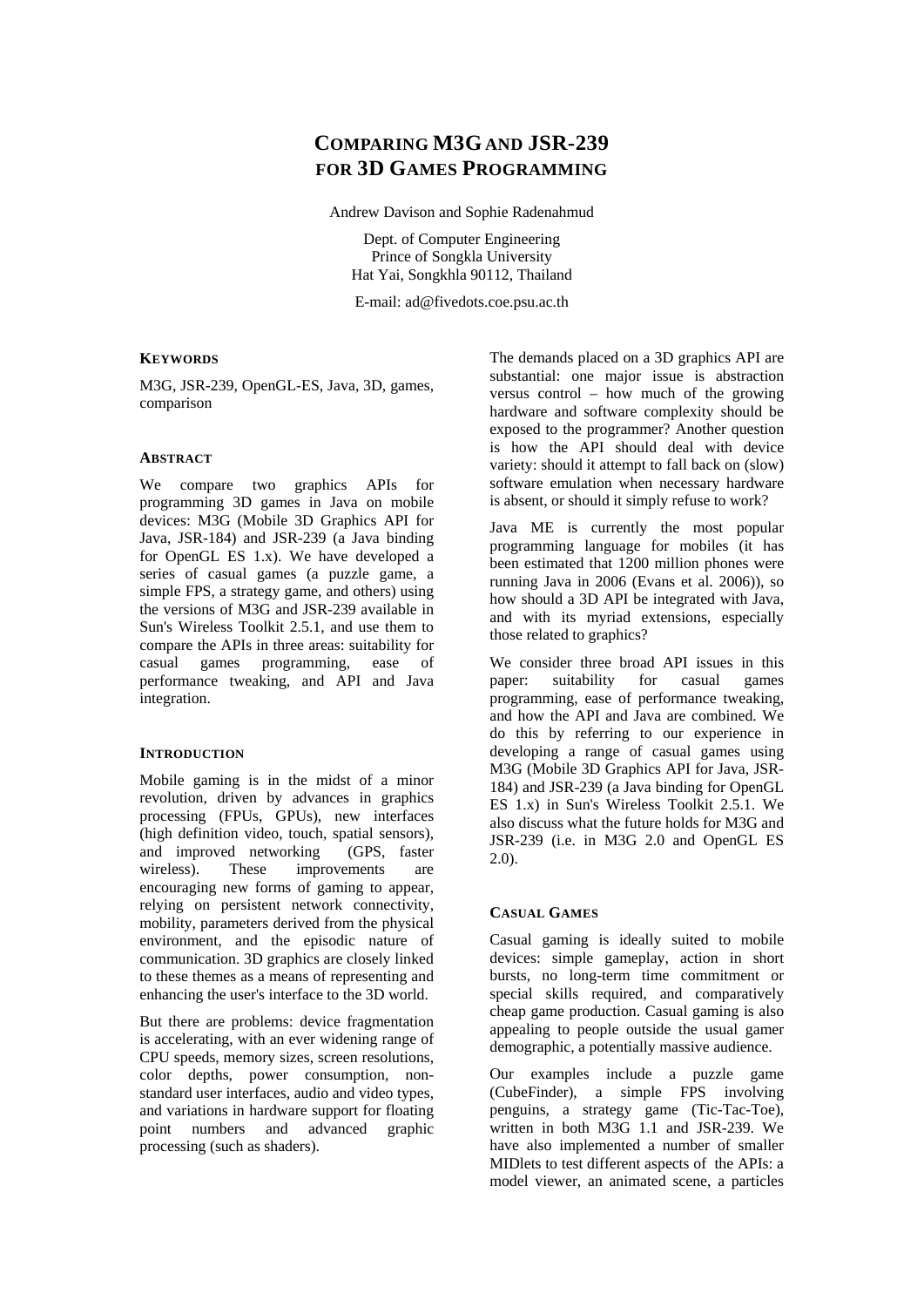demo, and examples using skinning and morphing. Figure 1 shows screenshots from some of the games and demos.



**Figure 1. Casual Games and Demos** 

These M3G and JSR-239 examples can be found at the first author's websites: http://fivedots.coe.psu.ac.th/~ad/jg/ and http://fivedots.coe.psu.ac.th/~ad/jg2/.

These applications were developed by a programmer new to M3G and JSR-239, and our comments here are based on his logbook notes. Our intention was to gain the perspective of a programmer new to these APIs, albeit one with several semesters experience of Java and desktop OpenGL programming.

### **AN OVERVIEW OF JSR-239**

JSR-239 is a Java binding around OpenGL ES (OpenGL for Embedded Systems) which is itself a subset of OpenGL aimed at smaller devices such as mobile phones, PDAs, and games consoles (see http://jcp.org/en/jsr/detail?id=239 and http://www.khronos.org/opengles/). It is small (around 50 KB), and yet its capabilities are very similar to OpenGL's.

The most obvious loss of functionality is probably the OpenGL glBegin()/glEnd()

technique for grouping instructions for shape creation. In OpenGL ES, the programmer defines arrays for a shape's vertices, normals, colors, and texture coordinates (Astle and Durnil 2004).

Another significant loss are the GLU and GLUT utility libraries. GLU includes convenience functions for such tasks as positioning the camera, setting up the viewing volume, generating basic shapes, and texture mipmapping. GLUT is mainly utilized in OpenGL applications for its I/O support; in JSR-239 that is handled by Java ME's GameCanvas.

OpenGL ES differs from OpenGL in its support for fixed-point numbers in addition to floats, to better match the limited hardware of smaller devices. Its 16.16 fixed-point data type utilizes the first 16 bits for a signed two's compliment integer, and the other 16 bits for a fractional part. A shape defined using fixedpoint vertices should render much more quickly than one employing floats.

OpenGL ES only has primitives for creating shapes out of points, lines, or triangles; polygons and quadrilaterals (quads) primitives are missing.

OpenGL ES is a 'moving' specification, with three incarnations at the moment. OpenGL ES 1.0 is based upon OpenGL 1.3, OpenGL ES 1.1 is defined relative to OpenGL 1.5, and OpenGL ES 2.0 is derived from the OpenGL 2.0 specification.

OpenGL ES 1.1 includes support for multitexturing, mipmap generation, and greater control over point rendering (useful for particle systems). OpenGL ES 2.0 is a more radical departure, employing a programmable rendering model based around shaders, with only floating point operations. The motivation behind this design is the belief that mobile devices will very shortly have the rendering power of today's desktop and laptop machines (Munshi et al. 2008).

The GLBenchmark site (http://www.glbenchmark.com/result.jsp) includes a long list of OpenGL ES devices (including Symbian devices, the PlayStation 3, Nintendo's GameBoy DS, and the iPhone), and their results against its benchmarking software. As of August 2008, only a few high-end Sony Ericsson phones support JSR-239 (Hellman 2008).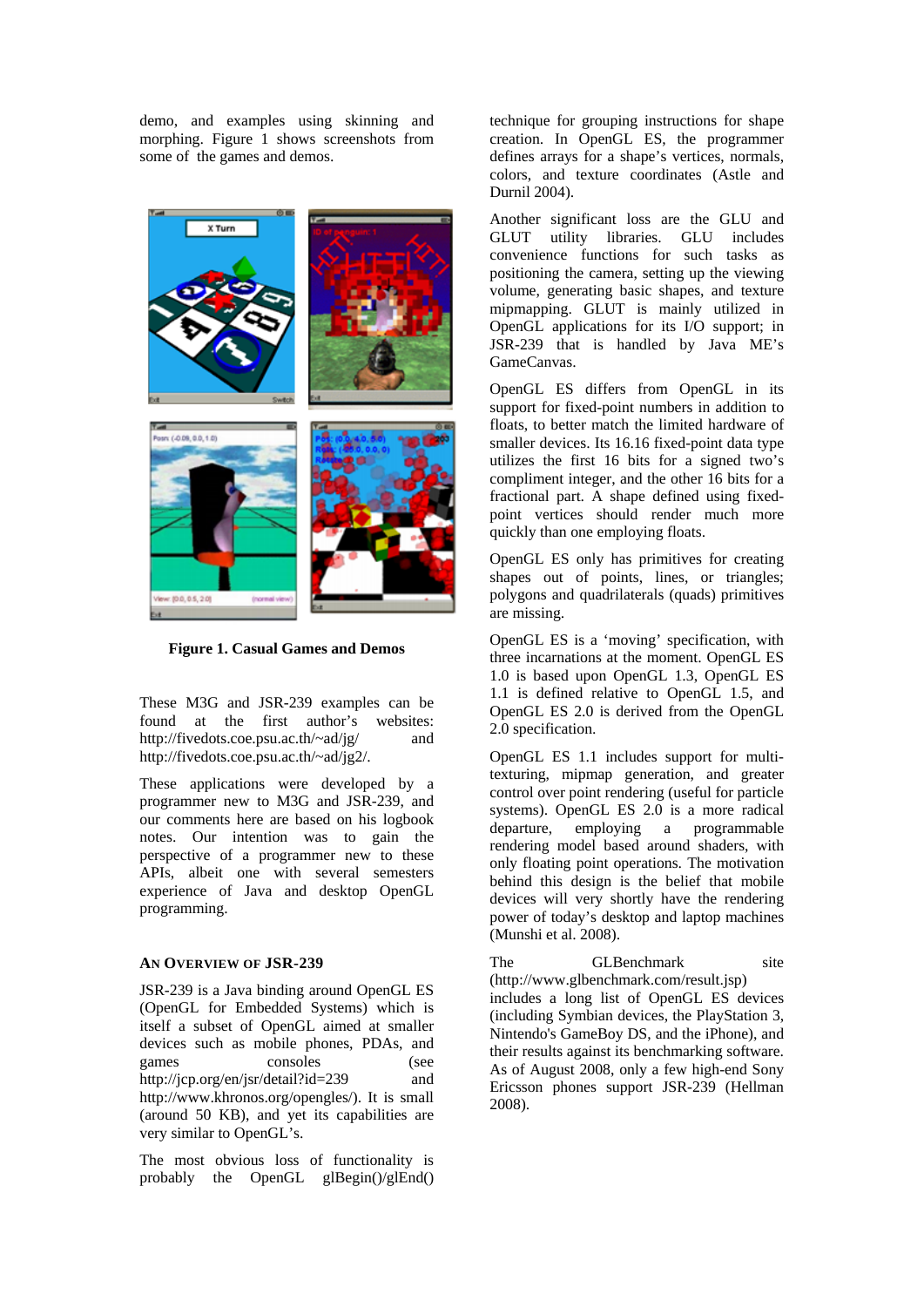### **AN OVERVIEW OF M3G**

M3G (the Mobile 3D Graphics API) was developed as JSR 184 (http://www.jcp.org/en/jsr/detail?id=184), and is currently at version 1.1. Version 2.0 is in development as JSR 297, with the aim of adding programmable shaders and other advanced features (http://jcp.org/en/jsr/detail?id=297).

M3G provides two ways for developers to draw 3D graphics: immediate mode and retained mode. In immediate mode, commands are issued directly into the graphics pipeline in a similar way to OpenGL ES. However, it's most common for programmers to utilize retained mode which employs a scene graph to link the geometric objects in the 3D world into a tree structure, and specify the camera, lights, and background (Höfele 2007).

At the lowest level, M3G deals with concepts similar to those in OpenGL ES, but the scene graph combines and hides these features inside higher-level graph nodes. For example, vertex and index buffers are combined into Mesh objects; textures, materials, and other rendering parameters form Appearance objects, and Group nodes hierarchically combine transformations.

M3G offers keyframe animation that can be attached to almost any property of any object. It also supports vertex deformation through morphing and skinning. There is a compact, binary M3G file format that can store anything from complete 3D animations and scene graphs down to individual objects or their components.

M3G can be implemented on top of OpenGL ES (although this is not a requirement), and the resulting relationship between M3G, OpenGL ES, and Java ME is represented in Figure 2.

| Native applications | Java applications |                                 |                  |
|---------------------|-------------------|---------------------------------|------------------|
|                     | M3G               |                                 | <b>MIDP 2.0</b>  |
| OpenGL ES           |                   | Java virtual machine (CLDC 1.1) |                  |
| Graphics hardware   |                   |                                 | Operating system |

## **Figure 2. The Java ME 3D Programming Layers.**

The JBenchmark site (http://www.jbenchmark.com) contains a long list of M3G compatible mobile devices, and performance data.

### **SUITABILITY FOR CASUAL GAMES PROGRAMMING**

M3G's scene graph makes programming much easier for novices (and even for experienced programmers) because it emphasizes scene design rather than rendering, by hiding the underlying graphics pipeline. A scene graph naturally supports complex graphical elements such as 3D geometries, the camera, and lighting.

At the implementation level, the scene graph can be employed to group shapes with common properties, carry out frustum culling, scene management, level of detail selection, execution culling, and batching of graphics operations – all optimizations which must be coded directly by the programmer in OpenGL ES. However, it is unclear whether different phone manufacturer's M3G implementations actually support these optimizations (Pulli et al. 2005).

A very common coding requirement in current 3D games is to mix-and-match 3D and 2D, utilizing 2D images for overlays, backgrounds, and game characters. The switching between modes that this entails can slow down rendering by as much as three times (Pulli et al. 2007a), and so it's necessary to structure code so that mode switching is minimized. In M3G, the Appearance node possesses a layers mechanism for ordering rendering. For instance, it's easy to specify that overlays are drawn first, followed by objects further back in the scene. M3G's 3D rendering is based on a bind-render-release sequence, which makes it clear when 3D rendering begins and ends, and so makes it much harder to inadvertently mix 2D and 3D processing.

The M3G bind-render-release mechanism will also be useful for integrating 3D rendering with other types of 2D processing, such as GUIs, vector graphics, and streaming media (e.g. LWUIT, JavaFX mobile, OpenVG, OpenMAX) (Petroshinko et al. 2007).

M3G also provides OpenGL ES-like immediate mode rendering, suited for special effects or when the application needs more control over the rendering process. The same data objects are used for both retained and immediate mode rendering, so the two can be interleaved.

OpenGL ES 's low-level nature means that a programmer must write much more 'boilerplate' code, and reinvent common library functionality before getting things to work. This includes the implementation of a mobile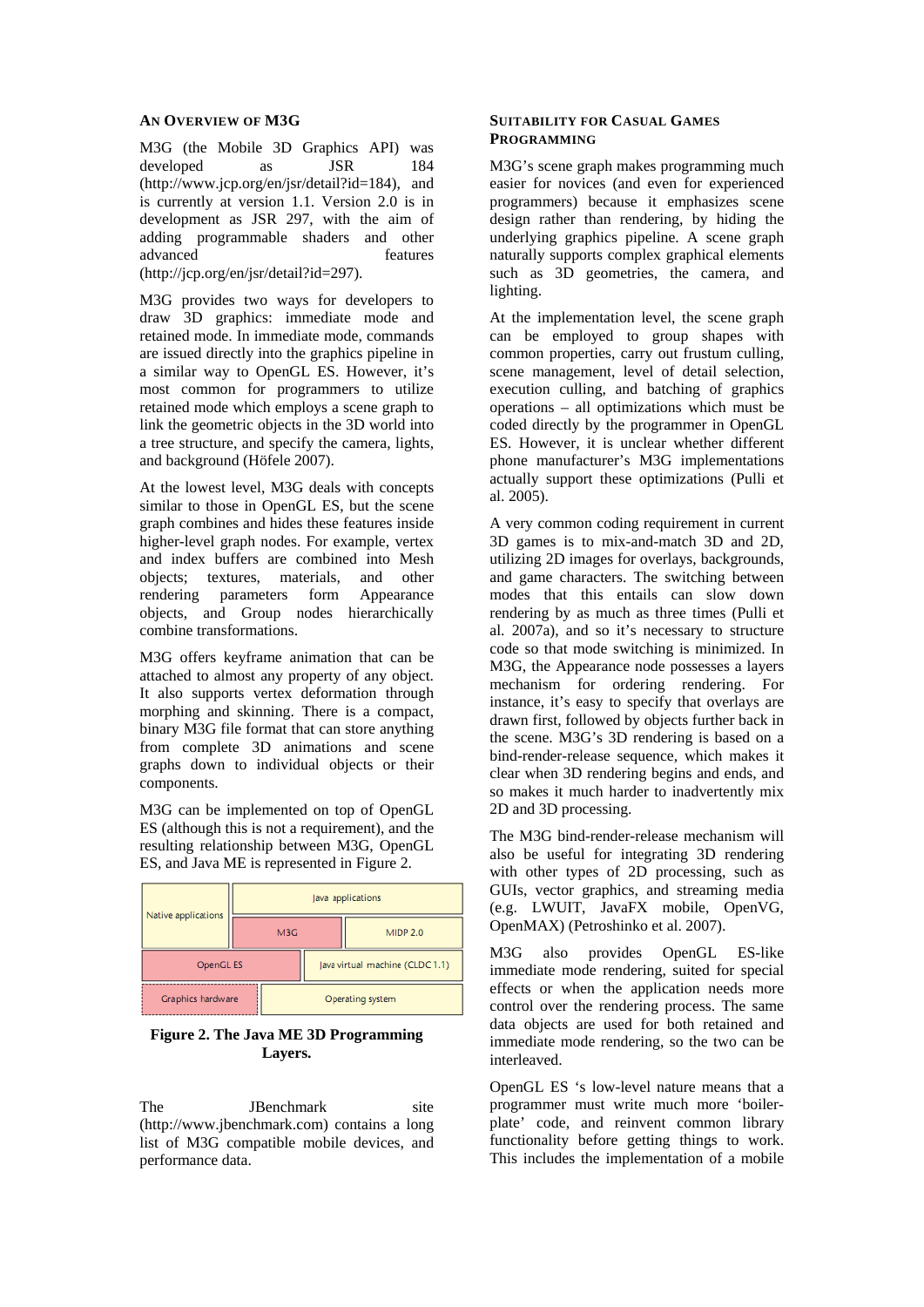camera, animation, skinning, morphing – all features offered directly in M3G.

One of M3G's design principles is the ease of content creation: the M3G file format is simple to decode, offers compression, matches the API directly, and can be employed to load objects or even entire, animated, scenes. The format is supported by all the main modeling tools, including 3d Studio Max, Maya, and Blender. Also, each object in an M3G file can be given a unique ID number for easy access by the MIDlet. Additional user-specific data can be associated with each object (Aarnio et al. 2007). The OpenGL ES specification does not support any model format.

The initialization of a scene in M3G is a matter of graph building, while a state machine (the EGL) must be configured in OpenGL. This often requires a knowledge of the underlying device hardware in order to get the settings correct.

The next iterations of M3G and OpenGL ES will significantly effect programming: M3G 2.0 will continue to support the fixed function graphics pipeline but add programmable shaders as optional extras. OpenGL ES 2.0 will break with the past and only offer shaders, requiring existing applications that use the fixed graphics pipeline to be modified to employ shaders to perform transformations, lighting, texture blending, alpha testing, bump mapping, coloring, and fog. OpenGL ES 2.0 will not offer a software fallback if the platform's hardware is insufficient (Ginsburg 2006). M3G, by contrast, makes a point of not mandating any hardware features, but at the expense of having 20% more classes than a pure shader version of the API (Pulli et al. 2007b).

### **PERFORMANCE TWEAKING**

Since M3G can be viewed as a high-level abstraction over OpenGL ES (see Figure 2), many of the well-known performance tweaks, tips, and tricks recommended for OpenGL ES can also be applied to M3G.

Complex models should be simplified due to the small screen size and lower resolution of mobile devices. Scaling involving floating point calculations should be avoided: instead the model should be correctly sized before being imported into the game (Leal 2008).

Floating point operations should not be utilized on devices without FPU support; OpenGL ES's fixed point notation is an effective substitute for many tasks, and it's a shame that this type is missing from M3G. However, Java ME fixed point libraries are available (e.g. FPLib,

http://www.geocities.com/andre\_leiradella/#fpl ib), and FPComp translates fixed point library calls into inline code, producing drastic speedups (de Leiradella 2004).

Special effects, such as particle systems and background elements, should be curtailed.

Unless lighting is very simple (i.e. a single directional light), it may be better to replace it with light maps or bump mapping. At the very least, expensive lighting effects, such as specular illumination and distance attenuation, should be turned off. Simplified lighting may produce performance boosts of 50% (Wright 2006).

Mipmaps always help performance, and are created automatically in OpenGL ES 1.1 and M3G. Multi-texturing is better than multipass rendering, and texture resolution should be reduced on small devices.

Dynamic geometry is very expensive, but M3G offers cheaper alternatives via skinning and morphing.

More advanced optimizations tend to require a good knowledge of the underlying hardware, and produce varying results across different platforms. For example, it is almost certainly better to use fixed point numbers to define vertices, but the performance gain over floats should be measured. On some platforms, fixed-point values are converted to floats before processing, and so may actually be slower than using floats directly (Wright. 2006).

Another performance trick is to replace large meshes by multiple smaller meshes, which may allow them to be culled when out of sight, but it may also increase the rendering time costs.

It may be better to combine textures (i.e. replace four 128x128 textures by a single 256x256 image) to take advantage of texture compression and to avoid switching between textures at render time. However, the frame rate must be examined to determine the real benefit.

### **API AND JAVA INTEGRATION**

One of M3G's key design principles is to avoid the use of Java for any critical graphical operations – all graphics processing is passed to native code, including morphing, skinning, and keyframe animation. In addition, all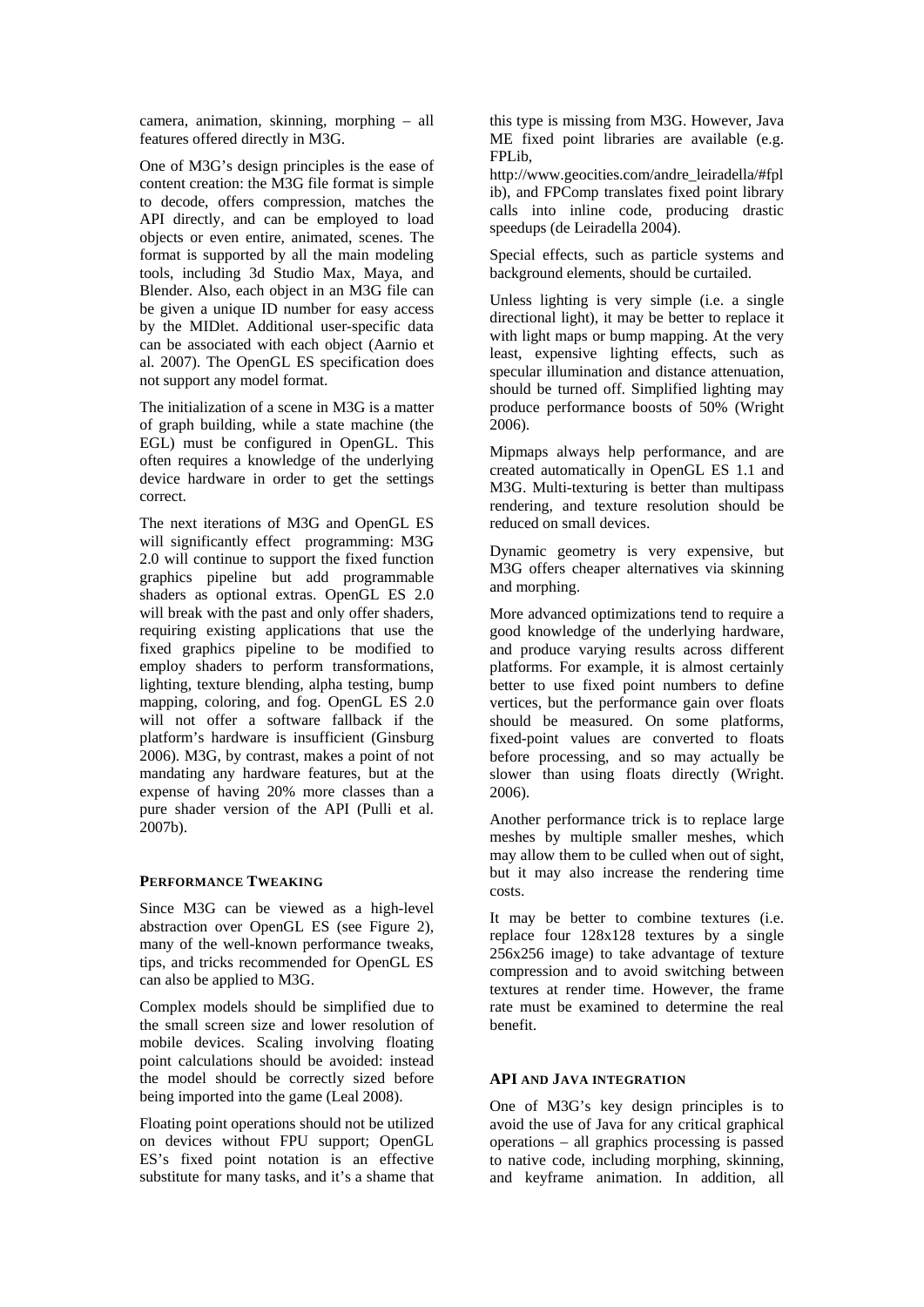vertices and indices data is stored outside of Java. This is in response to speed measurements of Java virtual machines on mobiles against assembly code. Native code is usually 10-20x faster than the KVM, the most common VM on mobile phones (Pulli et al. 2007b). Hardware accelerators, such as Jazelle from ARM and the HotSpot VM from Sun are better performers, but native code is still 3-4 times faster.

These problems mean that JSR-239 code must utilize some rather advanced OpenGL ES features to avoid Java's slowness. For example, data should be stored in VBOs (Vertex Buffer Objects) so that the data is passed over to video memory, thereby bypassing Java and reducing bandwidth requirements. However, this strategy requires careful testing in larger games since it's quite possible to overload GPU memory with too much data. Another approach is to render into textures using PBuffers (Pixel Buffers) to ensure that rendering is done natively. PBuffers also are useful for special effects such as motion blur, light blooms, and fluid visuals.

Both M3G and JSR-239 use a simple rendering loop in Java, something like:

```
initialize the graphics engines; 
initialize the 3D scene; 
while (isRunning) { 
   process any user input; 
   update the application state; 
  draw the scene (3D and 2D); 
   perhaps sleep a while to 
     maintain the frame rate; 
}
```
shutdown the 3D graphics engine;

M3G offers a few variations on this approach, using either a MIDP 1.0 Canvas or a MIDP 2.0 GameCanvas as a rendering surface. It's also possible to trigger redraws using a Timer.

The JSR-239 code for the initialization steps is considerably longer than the M3G version due to the need to configure the graphics state machine. Also, some care must be taken to carry out all graphics state operations inside a single thread (a subtlety that also catches out JOGL programmers using OpenGL).

### **CONCLUSIONS**

Our experience with using M3G and JSR-239 for 3D games programming has highlighted numerous differences between them, which can be grouped under three headings: suitability for casual games programming, ease

of performance tweaking, and API and Java integration.

M3G is much better suited to casual gaming than JSR-239 because of its retained mode (scene graph) mechanism, which hides a great deal of low-level graphics detail, while performing optimizations such as frustum culling and batch processing. If necessary, M3G's immediate mode can be used to 'peer behind the curtain'.

This two-tier approach will continue in M3G 2.0, which will offer both a fixed function pipeline and programmable shaders. This contrasts with JSR-239's design principles (actually OpenGL ES's principles) which aim for full programmable access to the graphics pipeline, with no fallback to software emulation. This position makes sense in the long term, but for the next few years there will be many phones utilizing only a fixed graphics pipeline.

A great deal of simple performance tweaking can be achieved in M3G and OpenGL ES by reducing model complexity, texture resolution, lighting effects, and utilizing multi-texturing. More complex optimizations are possible in OpenGL ES, but they require careful profiling of their effectiveness, and a good understanding of the underlying hardware.

M3G and OpenGL ES offer a similar interface to Java based on an update-render-wait loop. However, the coding details for M3G are simpler since the manipulation is of a scene graph rather than a state machine. Also, M3G's bind-render-release sequence for 3D processing and layered Appearance nodes makes it much easier to integrate 3D with 2D and other graphics APIs.

### **REFERENCES**

Aarnio, T., K.Roimela, and K.Pulli. 2007. "M3G: Bringing 3D Graphics to Mobile Java", *Power Management*, Vol. 5, No. 7, November/December.

Astle, D. and D.Durnil. 2004 *OpenGL ES Game Development*, Course Technology, PTR.

de Leiradella, A. 2004. "Optimizing Fixed Point (FP) Math with J2ME", http://www.devx.com/Java/Article/21850, Last accessed September 3rd 2008.

Evans, J., N.Ramani, and A.Bhanushali. 2006. "Developing Java Platform, Micro Edition Graphical Applications to Take Advantage of Hardware Acceleration", *JavaOne Conference*, TS-3024,